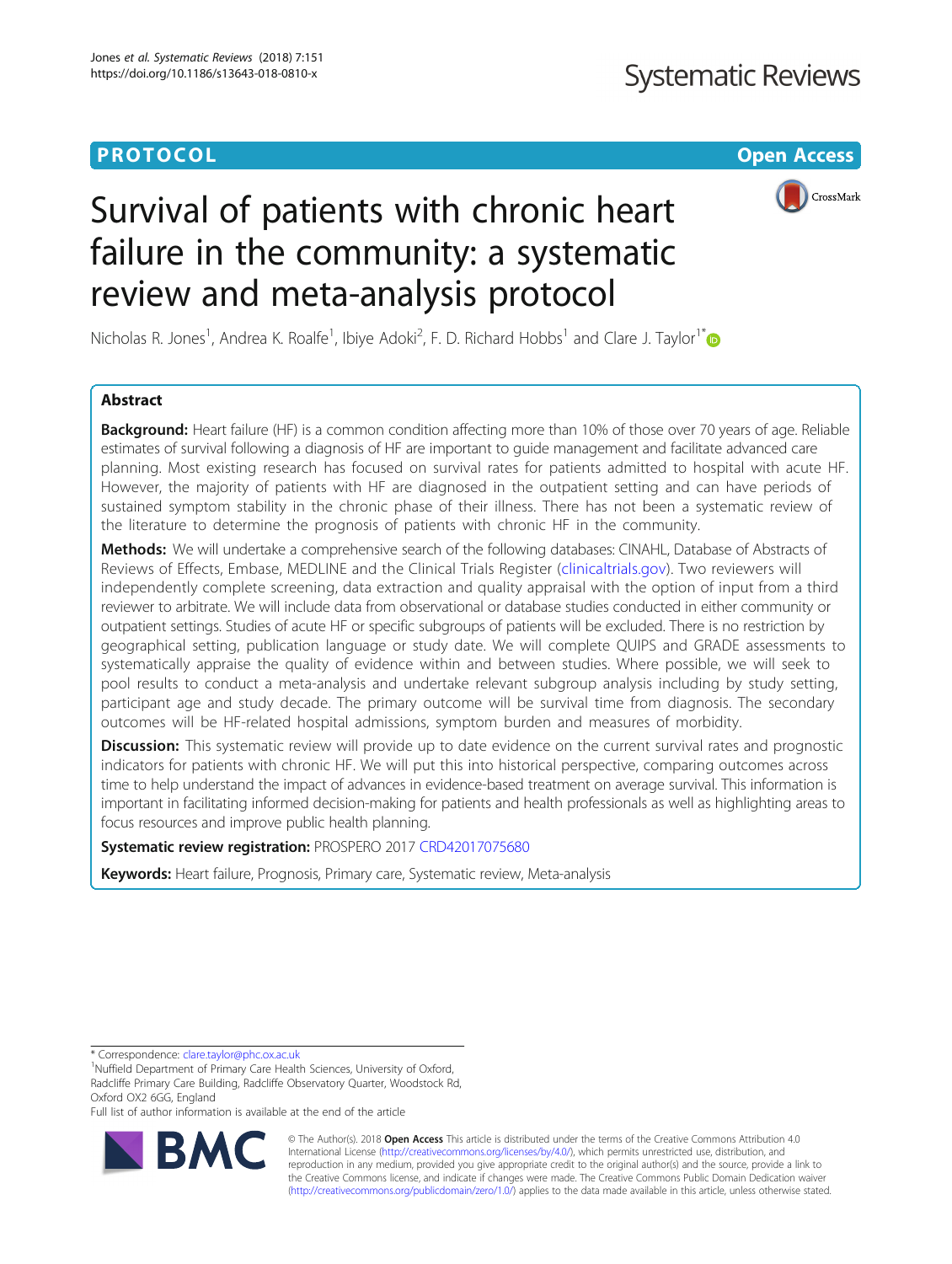## Background

Heart failure (HF) has been defined as a global pandemic affecting between 1 and 2% of the adult population [\[1](#page-6-0)] and over 10% of people aged 70 years or older [[2](#page-6-0)]. Incidence is expected to continue to rise due to demographic changes and increasing prevalence of HF risk factors, such as hypertension and ischaemic heart disease. HF carries a significant morbidity and mortality equivalent to many forms of cancer, and quality of life is worse than in most other chronic diseases [[3](#page-6-0)]. The economic burden is also significant: In the United Kingdom (UK), HF accounts for around 2% of the National Health Service (NHS) budget [[4\]](#page-6-0), second only to stroke in terms of expense. The high prevalence, costs and poor outcomes make HF an important public health problem.

HF has traditionally been divided into 'acute' and 'chronic' HF. 'Acute' HF occurs when there is an episode of deterioration in symptoms, which may include the time of initial diagnosis [\[5](#page-6-0)]. The European Society of Cardiology (ESC) define 'chronic' HF where patients have had HF 'for some time' and 'stable' after 1 month or more of stable symptoms [[5\]](#page-6-0). Patients will often spend long periods of time in this chronic, stable phase of their illness, especially in the early stages following diagnosis and initial treatment. In the UK and many European countries, patients with HF will have the majority of their treatment based on the community [[6\]](#page-6-0). The typical pattern of disease is for the periods of relative stability to be interrupted by increasingly frequent acute decompensations, which require a step up in care [\[7\]](#page-6-0). Acute and chronic HF may therefore be seen as a spectrum of disease. Frequent hospital admissions and episodes of acute HF are themselves a poor prognostic marker and sign of progressive disease.

Most previous studies of HF prognosis have focused on 'acute' HF and recruited patients who have been admitted to hospital following a recent deterioration in symptoms. These results are not directly generalisable to patients in the stable, chronic phase of their condition. One year survival in acute HF is between 55 and 65% [\[8,](#page-6-0) [9](#page-6-0)], compared to 80 to 90% in chronic HF [\[10,](#page-6-0) [11\]](#page-6-0). Understanding the disease trajectory, mean survival times and prognostic markers specific to chronic HF is important. The chronic HF phase should be an opportunity to treat comorbidities, optimise medication, promote lifestyle changes and discuss prognosis with patients to enable them to undertake meaningful advanced care planning. Accurate prognostic information is essential to inform patients, their families and healthcare professionals during this decision-making process [[7](#page-6-0)]. Prognostic information is also important when considering the allocation of resources in healthcare planning.

Treatment for HF has changed over time and evidence-based medications are now available that reduce hospital admissions and mortality for patients with some forms of HF. HF is categorised by the left ventricular ejection fraction (LVEF). A patient with symptoms of HF and LVEF < 40% is defined as having HF with reduced ejection fraction (HFrEF), in contrast to symptoms with a LVEF  $\geq$  50%, which is defined as HF with preserved ejection fraction (HFpEF). A LVEF between 40 and 50% is defined in the recent ESC HF guidelines as HF with mid-range ejection fraction (HFmrEF). Betablockers (BB) [[12](#page-6-0)], angiotensin-converting-enzyme in-hibitors (ACEI) [\[13](#page-6-0)] and mineralocorticoid receptor antagonists (MRA) [[14](#page-6-0)] have all been shown to reduce morbidity and mortality for patients with HFrEF. No treatment has yet been shown to improve survival rates in HFpEF. Audit data from hospitals shows significant reductions in mortality rates for patients with acute HF over the past two decades since the introduction of these treatments  $[15]$  $[15]$  $[15]$ . There was an expectation amongst clinicians and researchers that survival in chronic HF would similarly improve but our recent work suggests it may be relatively unchanged [\[11\]](#page-6-0). Clarifying the temporal trends for prognosis in chronic HF is essential for understanding the real-world impact of evidence-based treatment in the community setting.

Analysis of the patients included across the studies can help identify which factors are associated with prognosis in chronic HF. There are numerous recognised markers of poor prognosis, including reduced ejection fraction, ventricular arrhythmias, renal impairment and low functional capacity. However, data about the relative importance of these and their applicability to patients with chronic HF is lacking. A better understanding of prognostic markers could help focus treatment strategies and enable more accurate survival data to be applied to specific patient subgroups.

Previous studies of HF prognosis have been conducted internationally across heterogeneous patient cohorts. We will attempt to locate, assess and summarise all existing, relevant studies relating to survival for patients with chronic or stable HF, treated either in primary care or the secondary care outpatient setting. This information can help to identify areas for potential improvement in current HF management as well as areas for future research. We anticipate the findings being relevant to patient groups, policymakers and healthcare providers in both primary and secondary care. This paper outlines the rationale and describes the methodology for the planned systematic review.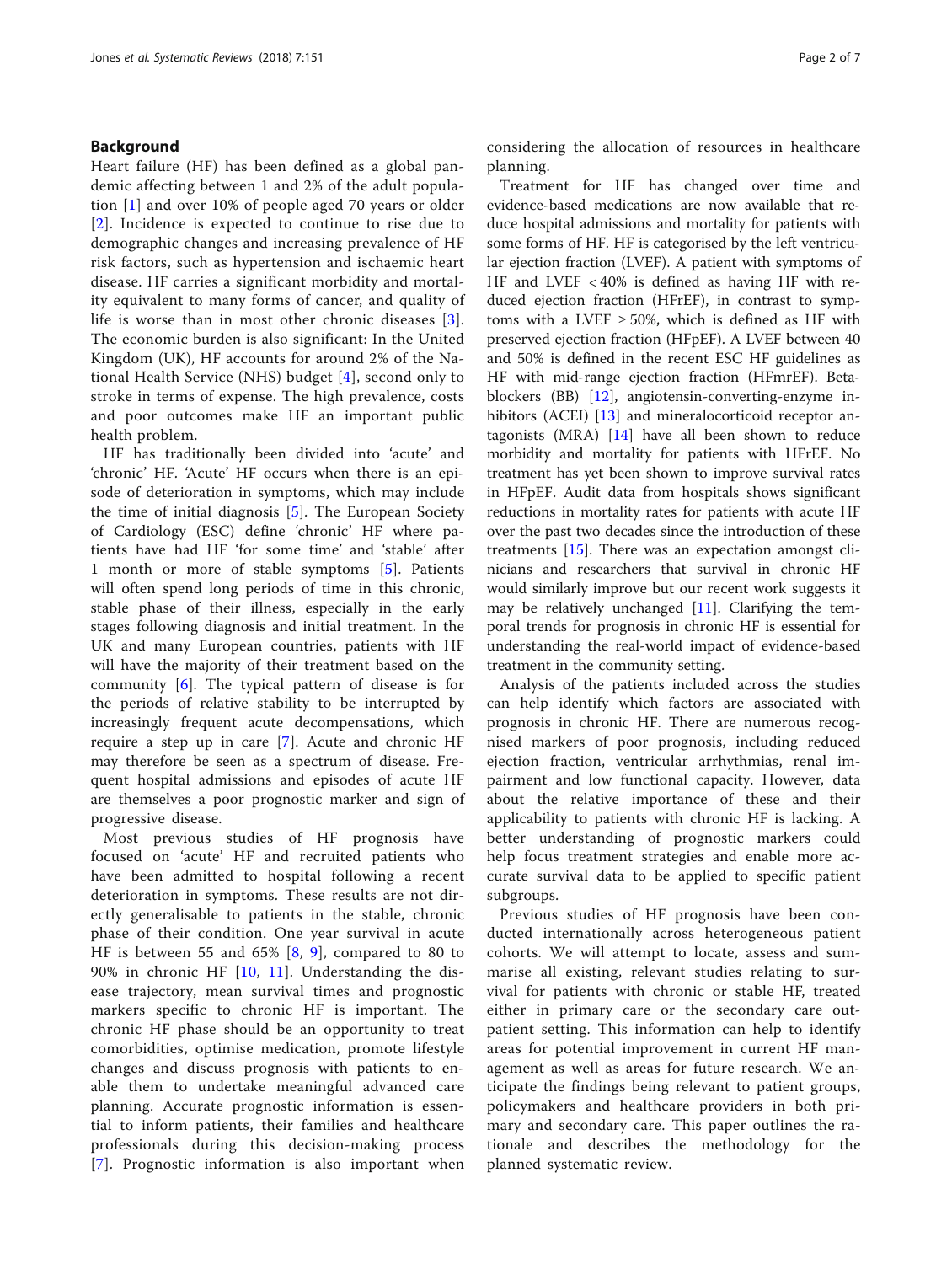## Methods

## **Objectives**

This systematic review aims to determine the prognosis for adult patients with a diagnosis of HF who are in the 'stable' or 'chronic phase' as per ESC 2016 guidelines [\[5](#page-6-0)]. The primary outcome is years of survival following a diagnosis of chronic HF. Secondary outcomes will include hospital admissions, symptom burden including morbidity measures and factors associated with an increased risk of death including age, left ventricular systolic dysfunction, treatment and comorbidities.

#### Protocol and registration

The protocol has been developed in accordance with the Cochrane Collaboration guidance [[16](#page-6-0)] and conforms to the PRISMA-P (Preferred Reporting Items for Systematic Reviews and Meta-Analysis Protocols) recommendations [\[17](#page-6-0)]. A completed PRISMA-P checklist is included in Additional file [1](#page-5-0). The protocol was submitted for registration on the International Prospective Register of Systematic Reviews (PROSPERO) website on 12 October 2017, ahead of any data extraction. PROSPERO registration CRD42017075680. The protocol is available from:

[http://www.crd.york.ac.uk/PROSPERO/](http://www.crd.york.ac.uk/PROSPERO/display_record.php?ID=CRD42017075680) [display\\_record.php?ID=CRD42017075680](http://www.crd.york.ac.uk/PROSPERO/display_record.php?ID=CRD42017075680)

# Eligibility criteria

## Population

We will include adult patients (aged 18 years or older), with a confirmed diagnosis of HF and in the 'stable' or 'chronic' phase of their illness, as defined by ESC guidelines. There will be no restrictions based on the geographical location of the study or the publication language. We will exclude patients recruited following an episode of acute HF or decompensation, patients who have been recruited specifically on the basis of another condition (e.g. patients receiving dialysis), or specific sub-groups of HF including those with a likely reversible cause e.g. toxins or tachycardiomyopathy.

## Intervention

We seek to understand prognosis in the context of usual care and as such will exclude service evaluations or interventional studies, where the primary outcome is the efficacy of the trialled treatment. We will collect information on treatment where this is provided in the individual studies, but there is no restriction by the treatment patients are receiving during the study period.

## **Outcome**

The primary outcome is survival time. Where possible, we will include survival time from point of diagnosis, but where this information is not available, we will use survival time from the point of enrolment into the study as a surrogate. Studies where follow-up is under 1 year duration are excluded as we will be unable to extract information on longer-term prognosis.

## Exclusion criteria

We seek studies that are most likely to reflect real-world practice and provide data that are generalisable to community populations. On this basis, we will exclude interventional studies and focus on observational studies, database studies or studies that include both an interventional and observational phase. We will exclude case reports, case series, studies that focus on novel biomarkers or studies which have recruited selective subpopulations as these also lack generalisability beyond the study setting. We will exclude conference abstracts as these provide insufficient details of methodology to critically appraise. Studies which do not present original data, such as review articles, will be excluded but we will search their list of references for original research studies which do meet our inclusion criteria.

## Information sources and literature search

The following databases and trial registers will be included in the search: CINAHL, Database Abstracts of Reviews of Effects, Embase, MEDLINE and the Clinical Trials Register ([clinicaltrials.gov\)](http://clinicaltrials.gov). These databases will be searched from the earliest possible date on each database to September 2017. There is no limitation on the publication date as we hope to capture any change in prognosis over time and whether prognosis has improved since the introduction of evidence-based treatments. PubMed will not be searched given its overlap with MEDLINE. Web of Science will not be searched given its focus on technology studies. Cochrane Registry of Clinical Trials will not be searched given its focus on interventional studies. A search update will be planned within 3 months of completion of the systematic review.

The search strategy was developed with the support of the departmental librarian (NR) to try and ensure a comprehensive approach incorporating all key search and Medical Subject Headings (MeSH) indexation terms. The strategy was based around four search domains joined with the Boolean operator 'AND'. These domains aimed to capture the condition, the outcome, the study type and the study setting. Search terms were based on previous systematic reviews, feedback from the librarian and the validated Scottish Intercollegiate Guidelines Network 'Search filters for observational studies [\[18](#page-6-0)]. Following an initial validation search run for specificity and sensitivity, we included the additional terms of 'general population' and 'epidemiology\*' to the study setting domain. The full MEDLINE search strategy can be found in the 'Appendix' section. References will be managed using the Endnote X7 (Thomson Reuters) software.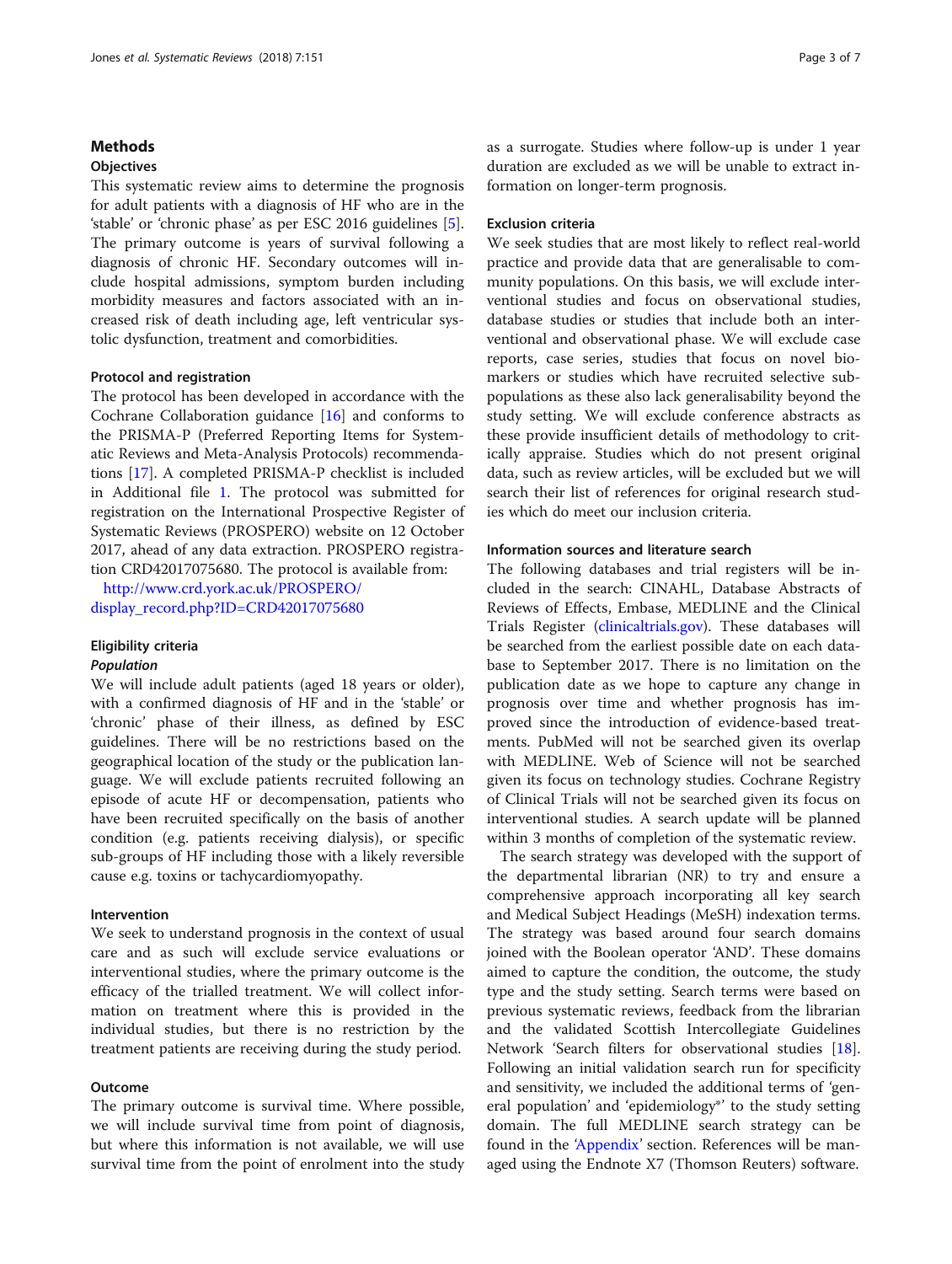A hand search of the references of included studies will be carried out to ensure literature saturation. The results from the literature search will also be checked with local experts to ensure they reflect the core current evidence in the field. Where necessary, we will attempt to contact the authors where clarification is needed, e.g. over study design or incomplete results to maximise the reliability of the data collected and the chances of including all relevant material.

Grey literature will be excluded from the search strategy as the type of data that is being sought is almost exclusively published in peer-reviewed journals. Whilst a grey literature search would increase the sensitivity of the search, the additional resources required to do so would make this study unfeasible within its current limited resources.

## Study selection

Two reviewers (NJ, IA) will independently screen all titles and abstracts from the original search against the predefined eligibility criteria. We will obtain full-text versions of any papers that appear to meet the inclusion criteria or those where there is insufficient evidence in the title and abstract to make a decision (level 1 screening). The same two reviewers will then undertake a second round of independent full-text screening to decide on the final list of studies for inclusion (level 2 screening). Where there is a disagreement, the two will hold a discussion to come to a consensus on inclusion. If this is not possible, individual papers will be discussed and reviewed with a third reviewer (CT) to reach an agreement. A vote and majority decision can take place if necessary, if the three are unable to reach agreement. We will record the rationale for excluding any paper on the data extraction template where we have reviewed the full text. A PRISMA flow chart of this process will be included in the review.

#### Data items and data collection process

We plan to extract the following information:

- Author information, publication date, publication language, geographical location, study setting and study dates.
- Study design, sample size and methodology.
- Definition of HF, echocardiography findings including left ventricular ejection fraction, participant average age, gender, comorbidities, treatment and mean duration of follow-up.
- Funding sources and conflict of interest declarations will also be recorded.
- Outcome data will include hospital admission rate, mortality rate, cause of death frequencies and summary statistics of any measure of morbidity, e.g.

symptom score or measure of severity of HF across the study.

- Number of deaths and number of person-years at risk, by year of follow-up.
- Effect estimates for potential prognostic factors including age group, gender, ejection fraction categories, comorbidity (diabetes mellitus, myocardial infarction, angina, hypertension) and treatment (ACE inhibitors, beta blockers, diuretics, ARBs).

A data extraction template will be created in advance to allow for standardised data extraction and cross-checking of results in line with the data outlined in the study protocol. The data extraction template will be piloted on the first 10% of papers before being reviewed for completeness. Two reviewers (NJ, IA) will independently extract data from the included paper and then meet to compare and discuss any inconsistencies. Agreement on the independent screening and data extraction decisions will be quantified using kappa coefficients. A third reviewer (CT) will be available if required to reach a consensus opinion. No patient-identifiable information will be used. All information will be stored on encrypted computers and held according to Good Clinical Practice guidance.

## Methodological appraisal and risk of bias

The risk of bias and methodological quality of included studies will be assessed using the Quality in Prognosis Studies (QUIPS) tool [[19\]](#page-6-0), which is specifically designed for use in prognostic studies. The methodology of individual observational studies will also be assessed against the STROBE (Strengthening the Reporting of Observational Studies in Epidemiology) criteria [\[20](#page-6-0)]. Two separate reviewers (NJ, IA) will undertake the risk of bias assessment. The results will be included in the final report for readers' information and we will also include a sensitivity analysis excluding low-quality papers to determine their impact on outcomes. A Grading of Recommendations Assessment, Development and Evaluation working group (GRADE) quality score will be undertaken to give an estimate of confidence in the cumulative outcomes [\[21\]](#page-6-0). GRADE is a standardised framework for making a systematic, transparent summary of evidence and presenting this in a manner that can help inform clinical practice. It is widely used in systematic reviews and recommended by the Cochrane Collaboration. The GRADE assessment considers eight key domains to give an estimate of overall confidence of the summary outcomes. Whilst observational studies are initially given a low GRADE score, they can be marked up if there is evidence of a dose-response gradient, a large effect size for the outcome or where residual confounding factors would be expected to increase the overall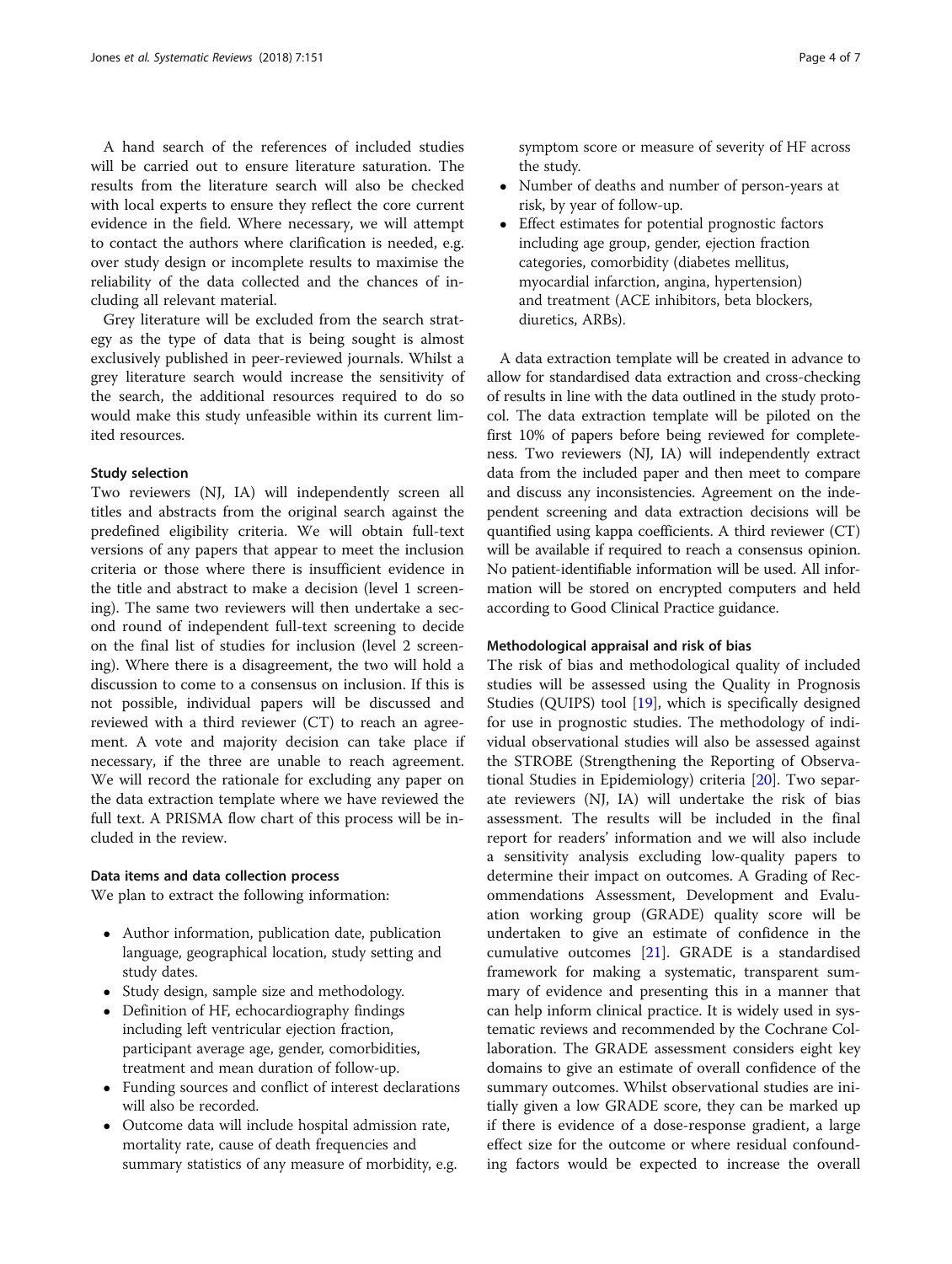effect size. This means it is possible for some observational reviews to provide estimates with a high degree of confidence. GRADE recommends marking evidence down where there is evidence of risk of bias, imprecision, inconsistency, indirectness and publication bias. GRADE tables will be included in the final report to provide a clear and accessible synthesis of this process.

#### Data synthesis

All data will be analysed using STATA version 14 software with specialist statistician input (AR) during the review stage. Summary tables will be included to present study information and key outcomes in a structured format. Meta-analysis will be performed, where possible, of percentage survival at various time points, e.g. 1 year, 5 years and 10 years, and results presented as forest plots. If sufficient data are available, a summary survival curve will be produced from survival probabilities and numbers of at-risk patients at time points across the studies. Heterogeneity will be assessed using the chi-squared and  $I^2$ statistics respectively and causes for heterogeneity sought and discussed, using sensitivity analysis where possible. We plan to undertake subgroup analysis by study setting, study decade, participant age, degree of left ventricular impairment and compliance with guideline-recommended medication and device use. Sensitivity analysis will be performed to exclude studies deemed of low methodological quality based on their QUIPs score. Forest plots will be included to test for publication bias. We plan to undertake the meta-analysis using random effects modelling since there will be some variability due to clinical and methodological differences between the studies. Meta-analysis of potential prognostic factors will be carried out including age at diagnosis, gender, left ventricular ejection fraction, comorbidities and treatment. If effect estimates such as log odds ratios or log hazard ratios and their corresponding standard errors are not directly available, we will estimate them using relevant data where possible. Adjusted and unadjusted effect estimates will be presented separately. Where studies use different cut-points and methods of measurement, we will perform a separate meta-analysis for each subset of studies that used the same measurement and cut-point. We will report any instances where it has not been possible to undertake a planned meta-analysis.

## **Discussion**

To our knowledge, there has yet to be a systematic review on this subject. Determining the current prognosis for patients with chronic HF is vital for patients, their families and healthcare providers to guide management and decisions regarding future care. The review will provide up-to-date information on key potential prognostic factors such as age, treatment, or left ventricular ejection fraction. Understanding modifiable and non-modifiable prognostic factors will help make this information relevant in guiding treatment strategies and could inform public health policy. Prognostic information may also enable healthcare providers to adapt treatment strategies in certain patient groups and provide more accurate and specific information on survival. Comparing changes in prognosis over time will give insight into the real-world impact of evidence-based interventions. If the prognosis is not improving over time, confirmation of this information may help to raise awareness of the problem amongst policy makers and the medical community. This could lead to future initiatives more specifically addressed in patients with chronic HF to minimise healthcare inequalities.

The strengths of this study include the publication of a protocol and search strategy ahead of beginning data extraction, which provides a reference standard for the intended study objectives and methodology. The search strategy has been informed with expert help, piloted and draws on validated SIGN search strategies. The methodology throughout is based on PRISMA guidance, which we are reporting against (Additional file [1](#page-5-0)). We anticipate including studies with large numbers of patients, followed up for many years with a clearly defined, discrete primary outcome, which we believe will allow us to provide precise summary measures. The observational, international focus of the included studies will make the findings generalisable to patients with chronic HF across healthcare settings.

Potential limitations include the limitation of associations that can be drawn from observational studies, which are not controlled for any factors which might influence outcomes. HF is a complex condition and classifications have changed across time, which may impact on the comparability of different study populations and make meta-analysis impossible due to the heterogeneity between studies.

We anticipate the results of this review being relevant to a range of stakeholders, including patient groups, the medical community, policy makers and researchers. To ensure we reach as wide an audience as possible, the results of this systematic review will be published in peer-reviewed international medical journals and presented both locally and nationally to relevant healthcare and patient groups. The review fits into the ongoing work by the Nuffield Department of Primary Care Health Sciences looking at the prognosis and management of HF in the community.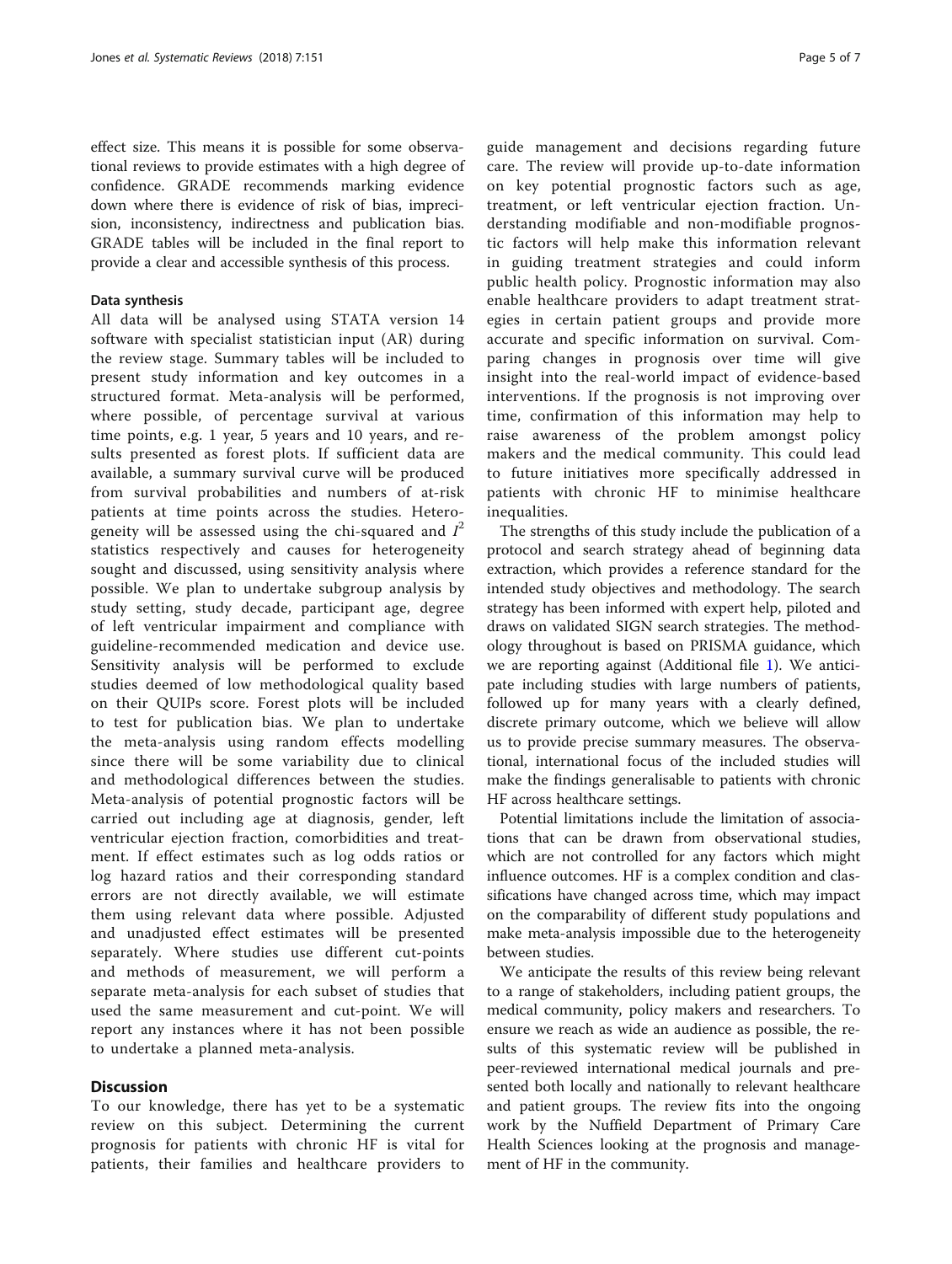## <span id="page-5-0"></span>Appendix

## Table 1 Search strategy for MEDLINE

| Results from the search run on October 9, 2017 |                                                                                                |           |
|------------------------------------------------|------------------------------------------------------------------------------------------------|-----------|
| $\mathbf{1}$                                   | heart failure.ti. or *heart failure/                                                           | 88,434    |
| $\overline{2}$                                 | cardiac failure.ti. or *heart failure/                                                         | 83,752    |
| 3                                              | congestive cardiac failure.mp. or *congestive heart failure/                                   | 84,241    |
| 4                                              | 1 or 2 or 3                                                                                    | 89,628    |
| 5                                              | mortality/ or cardiovascular mortality/ or mortality.mp.                                       | 622,213   |
| 6                                              | death/ or death.mp.                                                                            | 662,318   |
| 7                                              | survival.mp. or median survival time/ or long term survival/ or overall survival/ or survival/ | 1,009,482 |
| 8                                              | outlook.mp.                                                                                    | 9112      |
| 9                                              | prognosis/ or prognosis.mp.                                                                    | 626,586   |
| 10                                             | 5 or 6 or 7 or 8 or 9                                                                          | 2,294,090 |
| 11                                             | Clinical study/                                                                                | 3015      |
| 12                                             | Longitudinal study/                                                                            | 119,557   |
| 13                                             | Retrospective study/                                                                           | 705,410   |
| 14                                             | Prospective study/                                                                             | 495,514   |
| 15                                             | Randomized controlled trials/                                                                  | 121,449   |
| 16                                             | Cohort analysis/                                                                               | 232,290   |
| 17                                             | (Cohort adj (study or studies)).mp.                                                            | 302,021   |
| 18                                             | (follow up adj (study or studies)).tw.                                                         | 43,831    |
| 19                                             | (observational adj (study or studies)).tw.                                                     | 67,469    |
| 20                                             | (epidemiologic\$ adj (study or studies)).tw.                                                   | 71,816    |
| 21                                             | survival analysis/                                                                             | 124,907   |
| 22                                             | 14 not 15                                                                                      | 490,244   |
| 23                                             | or/11-13,16-22                                                                                 | 1,637,345 |
| 24                                             | stable.mp.                                                                                     | 409,429   |
| 25                                             | chronic.mp.                                                                                    | 1,132,332 |
| 26                                             | community/ or community.mp.                                                                    | 452,486   |
| 27                                             | primary care.mp. or primary medical care/                                                      | 88,789    |
| 28                                             | general practice.mp. or general practice/                                                      | 42,899    |
| 29                                             | family practice.mp. or general practice/                                                       | 75,691    |
| 30                                             | general population.mp. or population/                                                          | 107,253   |
| 31                                             | epidemiolog*.mp.                                                                               | 399,272   |
| 32                                             | 24 or 25 or 26 or 27 or 28 or 29 or 30 or 31                                                   | 2,485,198 |
| 33                                             | 4 and 10 and 23 and 32                                                                         | 3282      |
| 34                                             | limit 33 to ("all adult (19 plus years)" and humans)                                           | 2866      |

# Additional file

[Additional file 1:](https://doi.org/10.1186/s13643-018-0810-x) PRISMA-P 2015 Checklist. (DOCX 32 kb)

#### Abbreviations

ACEI: Angiotensin-converting-enzyme inhibitors; BB: Beta-blockers; ESC: European Society of Cardiology; GRADE: Grading of Recommendations Assessment, Development and Evaluation working group; HF: Heart failure; MeSH: Medical subject headings; MRA: Mineralocorticoid receptor antagonists; NHS: National Health Service; PRISMA-P: Preferred Reporting

Items for Systematic Reviews and Meta-Analysis Protocols; PROSPERO: International Prospective Register of Systematic Reviews; QUIPS: Quality in Prognosis Studies; SIGN: Scottish Intercollegiate Guideline Network; STROBE: Strengthening the Reporting of Observational Studies in Epidemiology; UK: United Kingdom

## Acknowledgements

Thanks to Nia Roberts (NR), departmental librarian, for her help with the search strategy.

#### Funding

This systematic review has been undertaken as part of an MSc in Evidence-Based Healthcare by NJ. The MSc is run by the University of Oxford,